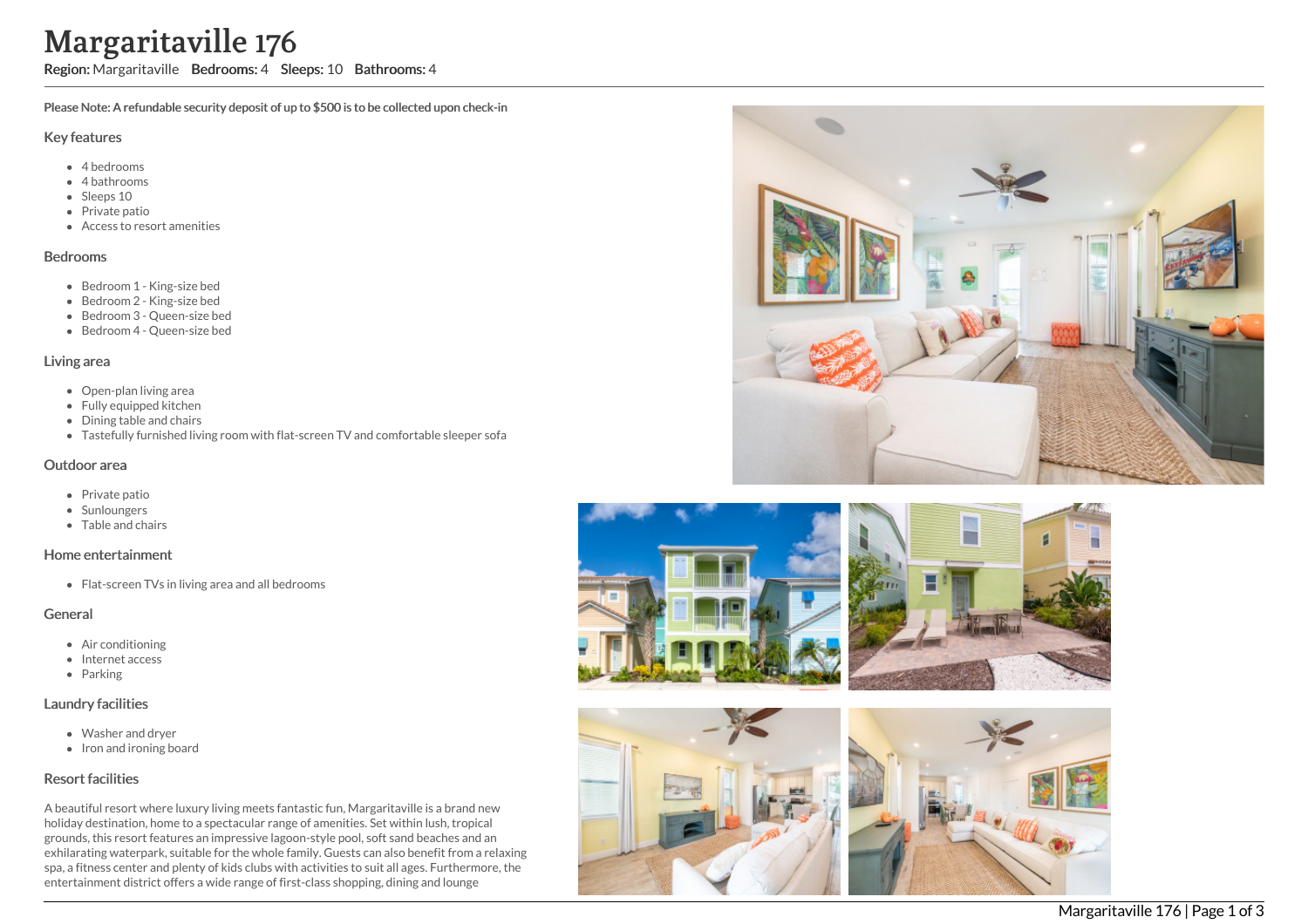experiences, all within walking distance of your holiday home and there's a complimentary shuttle to the theme parks.

# Places of interest

- Disney World 5.1 miles
- Universal Studios 16.7 miles
- Sea World 11.7 miles
- Orlando International Airport 24.5 miles

Parts of the Margaritaville Hotel are currently under construction. Apologies for any disturbance or inconvenience this may cause during your stay at Margaritaville Resort, Orlando.